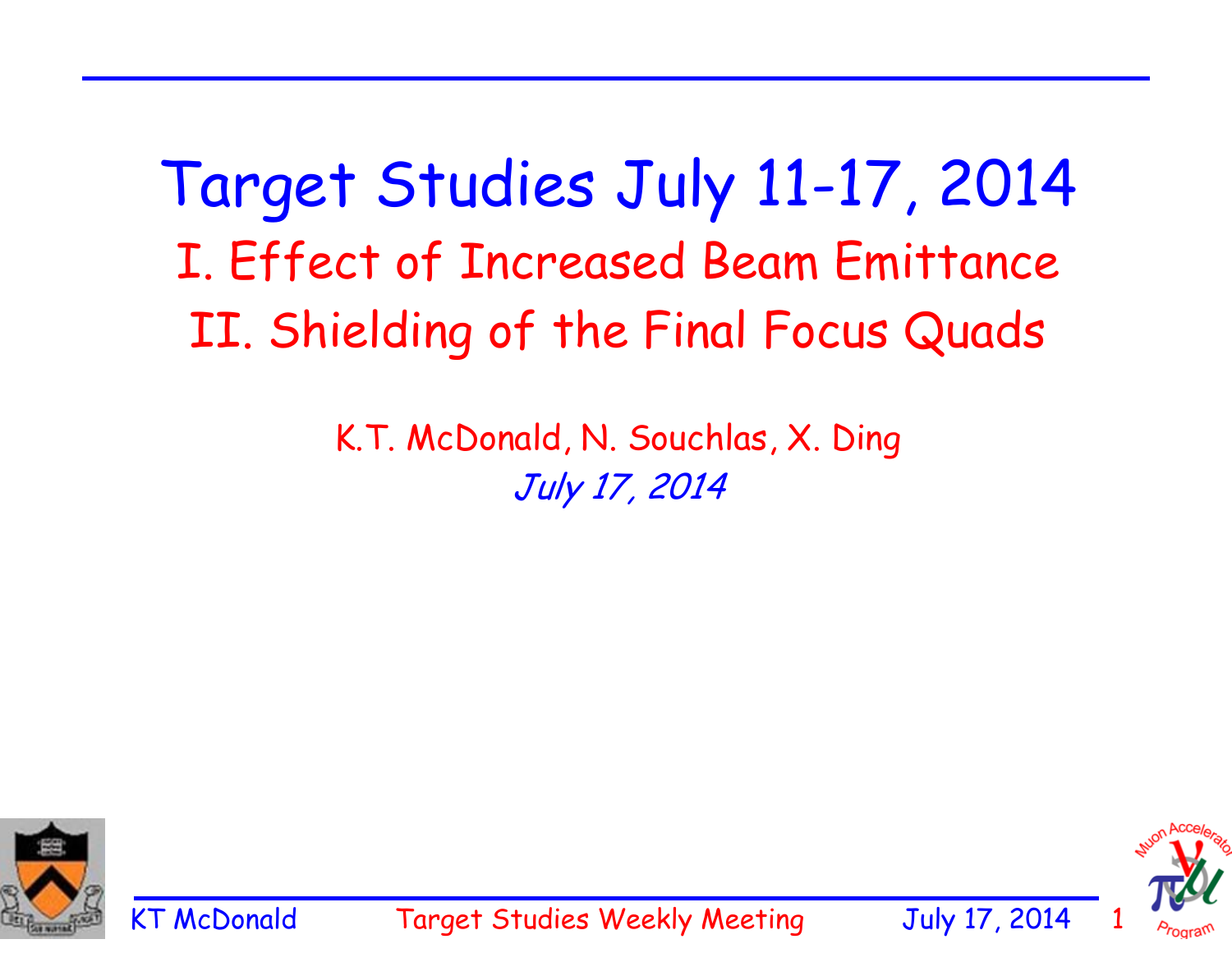## Effect of Increased Beam Emittance (X. Ding)

At 6.75 GeV kinetic energy, beams of nominal geometric transverse emittance =  $5 \mu m$ may not be possible with powers above 1 MW at 60 Hz rep rate (K. Gollwitzer), due to space-charge emittance blowup.

The longer graphite target (80 cm), compared to 30 cm for a mercury target, may permit use of larger emittance beam with little loss in muon yield.

Optimization via MARS15 indicates only 50 m slight loss in yield on doubling the transverse  $\mathbf{I}$ emittance from  $5$  to 10  $\mu$ m. at z Slightly larger target/beam radius is favored

at larger emittance,  $\Rightarrow$  smaller  $\beta^*$ ,  $\Rightarrow$  Larger beam size in the Final-Focus quads.





KT McDonald Target Studies Weekly Meeting July 17, 201